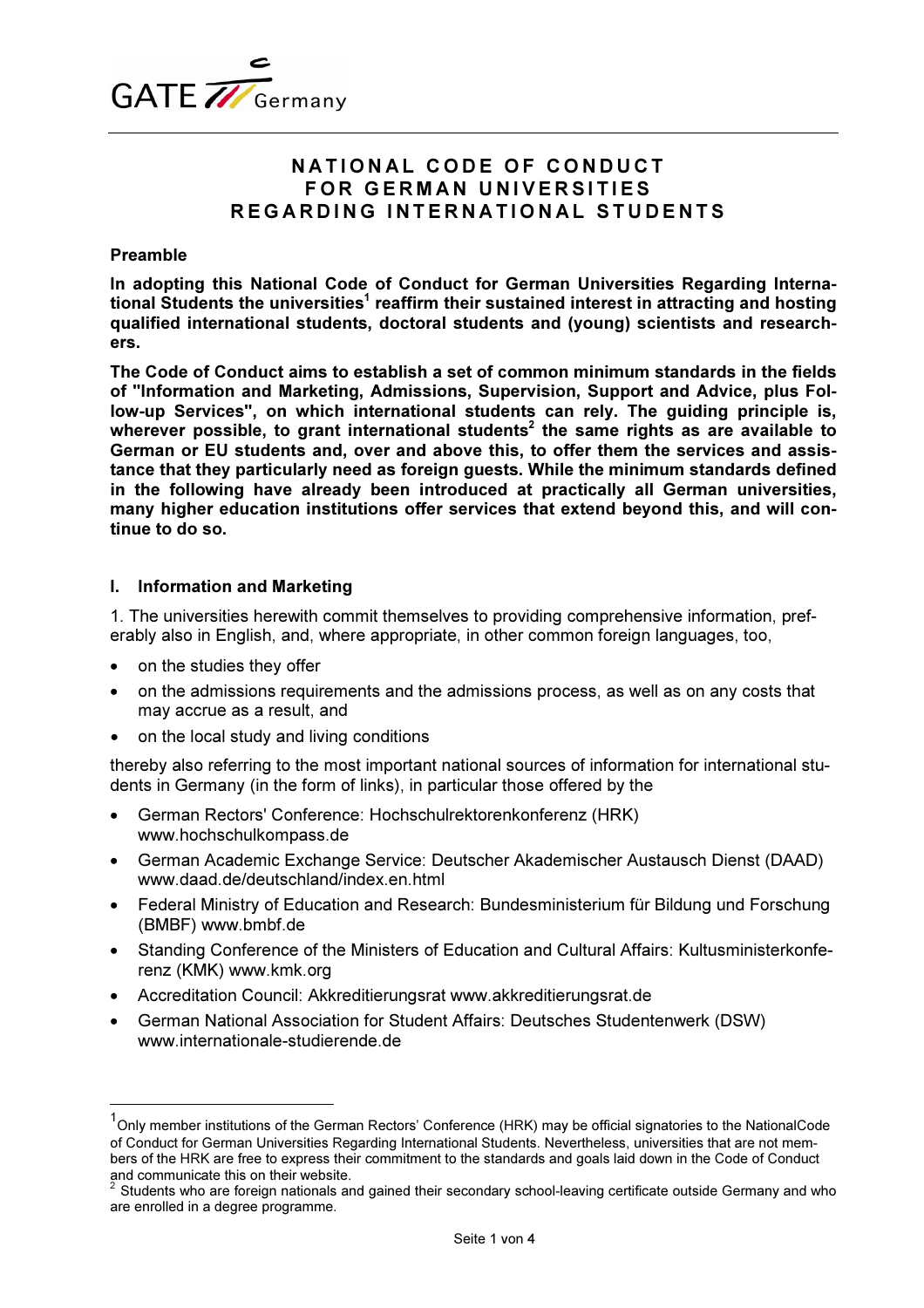

Federal Union of International Students in Germany (Bundesverband Ausländischer Studierender) www.bas-ev.de

A list of all relevant links on education, science and research, and life and living in Germany can be obtained from the DAAD at www.germany-opportunities.de.

2. The information on the degree programmes and other study programmes<sup>3</sup> offered by the university clearly describes the knowledge, skills and professional qualifications acquired with the degree, including, if applicable, the associated rights to practise certain occupations in Germany and the European Union. The information given specifies the body that accredited the degree programme and the state ministry that, where appropriate, approved it.

3. The information on degree programmes also contains details on

- the type and number of certificates, academic achievements and other examinations,
- the language requirements,
- the previous learning requirements and the recognition procedures for previous academic and examination achievements,
- the costs of the degree programme as well as any additional costs that might arise in connection with the stay,
- possible fee waivers, scholarships and grants, and
- all important dates and deadlines.

4. Degree programmes offered by German universities are generally taught in German. If another language, in most cases English , is specified as the language of instruction for part or all of the degree programme, the university will ensure that the teachers have the necessary language proficiency and skills required and that appropriate foreign language teaching materials are available. For students who are not adequately proficient in the German language, any important information – including information on general everyday life at university – will be made available in the respective languages of instruction.

5. If the university markets its study opportunities internationally, it will respect the principles of truth and fairness towards competitors; all comparative, disparaging or denigratory advertising vis-à-vis third parties is prohibited.

6. If the university commissions agents<sup>4</sup> to recruit international students, these must be obliged to observe this Code of Conduct and if this requirement is substantially or repeatedly violated, they must be relieved of their mandate. The agent's competence and authority as well as any fees received by the agent in performing the given duties must be made transparent for the students. The university will monitor the work done by its agents, including by regularly interviewing or surveying its international applicants and students.

#### **II. Admission and Placement**

 $\overline{a}$ 

1. In all cases the decision on the admission of international students lies with the individual university within the scope of the legal provisions. The university also governs the admissions conditions and, in particular, the selection criteria in admissions regulations, whose content is documented in a generally accessible form. Where degree programmes have been included in central selection procedures on account of nationwide applicable admissions restrictions, places for German and equivalently qualified undergraduate students from EU member states will by allocated by a Joint University Admissions Service Centre (Servicestelle für Hochschulzulassung: www.hochschulstart.de).

 $^3$  A study opportunity completed with an academic degree, a state examination or a certificate. Studies can be organised as face-to-face studies, distance studies or online studies.

 $^4$  An individual or institution (business) acting in an intermediary capacity on behalf of the university in advising and recruiting international students at home and abroad.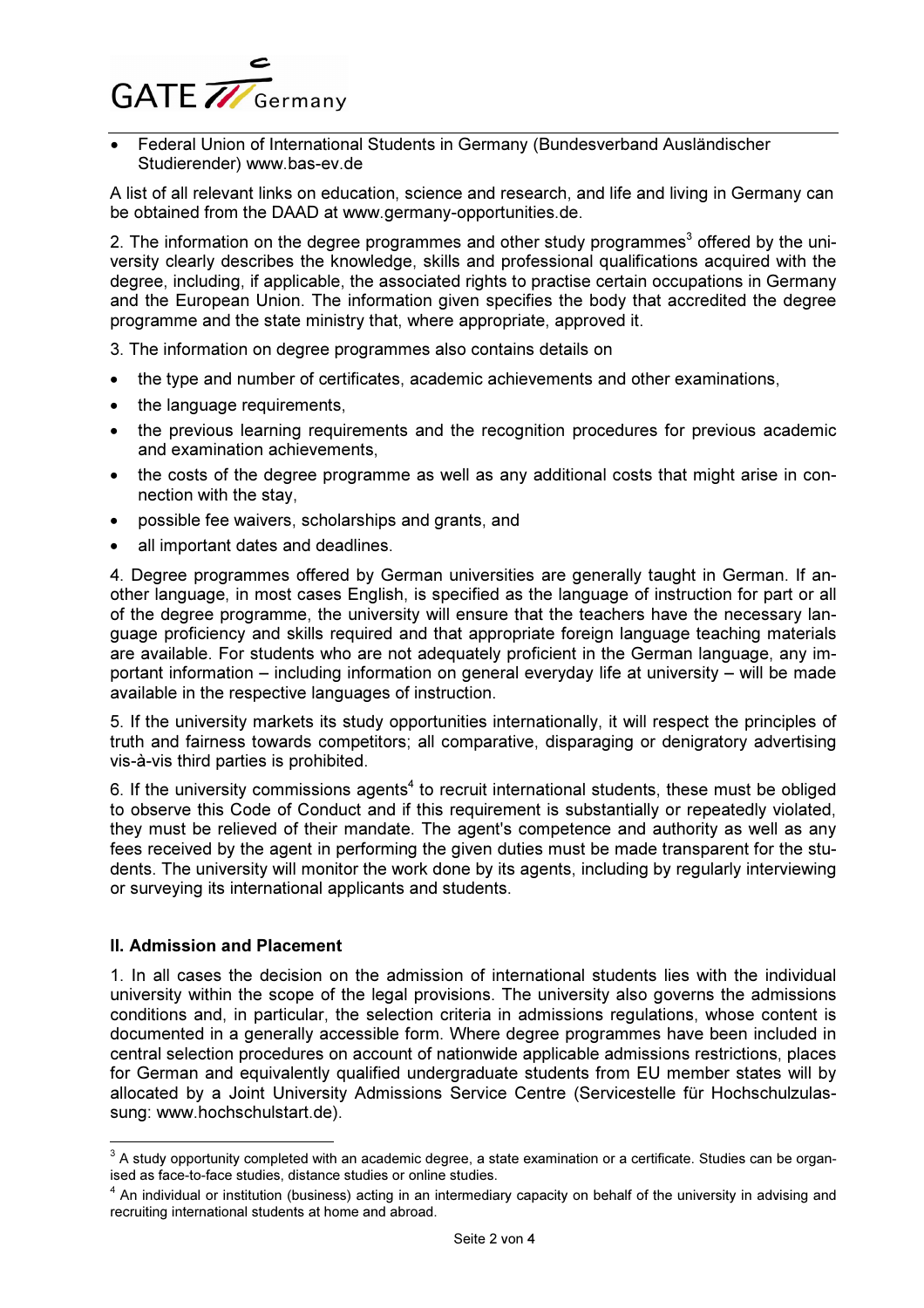

2. The university may transfer responsibility for the initial check to determine whether the application is complete and the formal admissions requirements have been met (formal eligibility) to a third party, in particular, an association established by German universities called "uni-assist" e.V., and may charge an appropriate fee for processing the application.

3. As far as the selection and admission of foreigners from non-EU states ("third countries") is concerned, different processes and regulations may apply under German law than are applicable for students from EU countries. In particular, the universities can require applicants from third countries to sit  $a -$  possibly fee-charging  $-$  academic aptitude test and will take the results into consideration when making the selection decision. The university will announce in good time and in a generally accessible format whether and if such a test is required, in which subjects it is required and how the test results are taken into consideration in the admissions decision.

4. The admission of international applicants to degree programmes with German as the language of instruction generally requires proof that the applicant is adequately proficient in the German language, either by taking the "Test für Deutsch als Fremdsprache" (TestDaF) language test in Germany or abroad or by taking the "Deutsche Sprachprüfung für den Hochschulzugang" (DSH)" language examination at the university or by presenting equivalent language certificates (cf. www.sprachnachweis.de). The requirements may differ from university to university as well as within the same university from one subject/faculty to the next. The university will provide information on the requirements that it expects applicants to meet.

5. If an applicant for a degree programme, under recognition of and credit for academic and examination achievements, applies to be placed in a higher semester for a degree programme, the relevant office at the university will decide on this in a verifiable procedure and within an acceptable timeframe. Under certain circumstances, the placement may also be made subject to certain conditions (conditional placement). As far as recognition and credit decisions are concerned, the principle of "equivalent, not identical" will not be based on a schematic comparison, but rather on an overall analysis and assessment. The equivalence agreements approved by the Standing Conference of the Ministers of Education and Cultural Affairs (KMK) and the German Rectors' Conference (HRK) as well as respective agreements concluded by the German Rectors' Conference, and of those made within the scope of university partnerships, will be respected.

6. The university commits itself to running the specified degree programmes as soon as (international) students have commenced their studies. If individual modules cannot be offered, the university will endeavour to provide adequate replacements. I f a whole degree programme cannot be run, this must be announced without delay, as far as possible at least three months prior to the start of the degree programme. If international students have already arrived in Germany to take part in this degree programme, the university will endeavour to find an adequate replacement.

## III. Academic, Language and Social Support, Advice and Counselling for International **Students**

1. The university will provide specific offerings and services for the international students before they start their studies to help them find out more about studying and living in Germany and about their university town and its surroundings. It will tell the registered international students who the right contact persons are for their academic questions.

2. The university will support the students in acquiring and improving their German language skills by providing pre-study and study-integrated language courses. If the university itself does not offer language courses, it will advise students about courses offered by third parties.

3. The university will offer programmes and contacts to help the international students integrate into university life, everyday life, and the working world, as well as into the local and regional